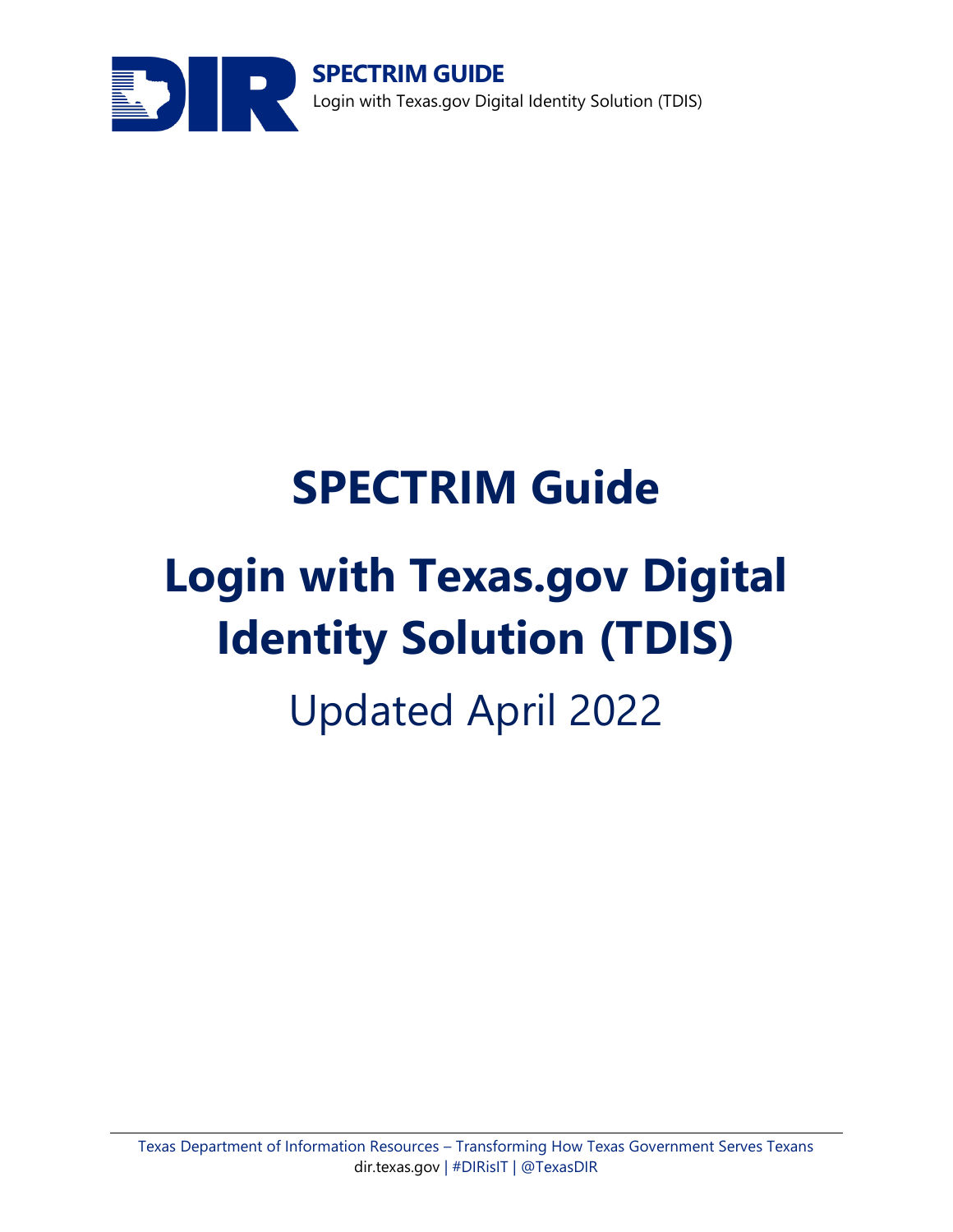



# Table of Contents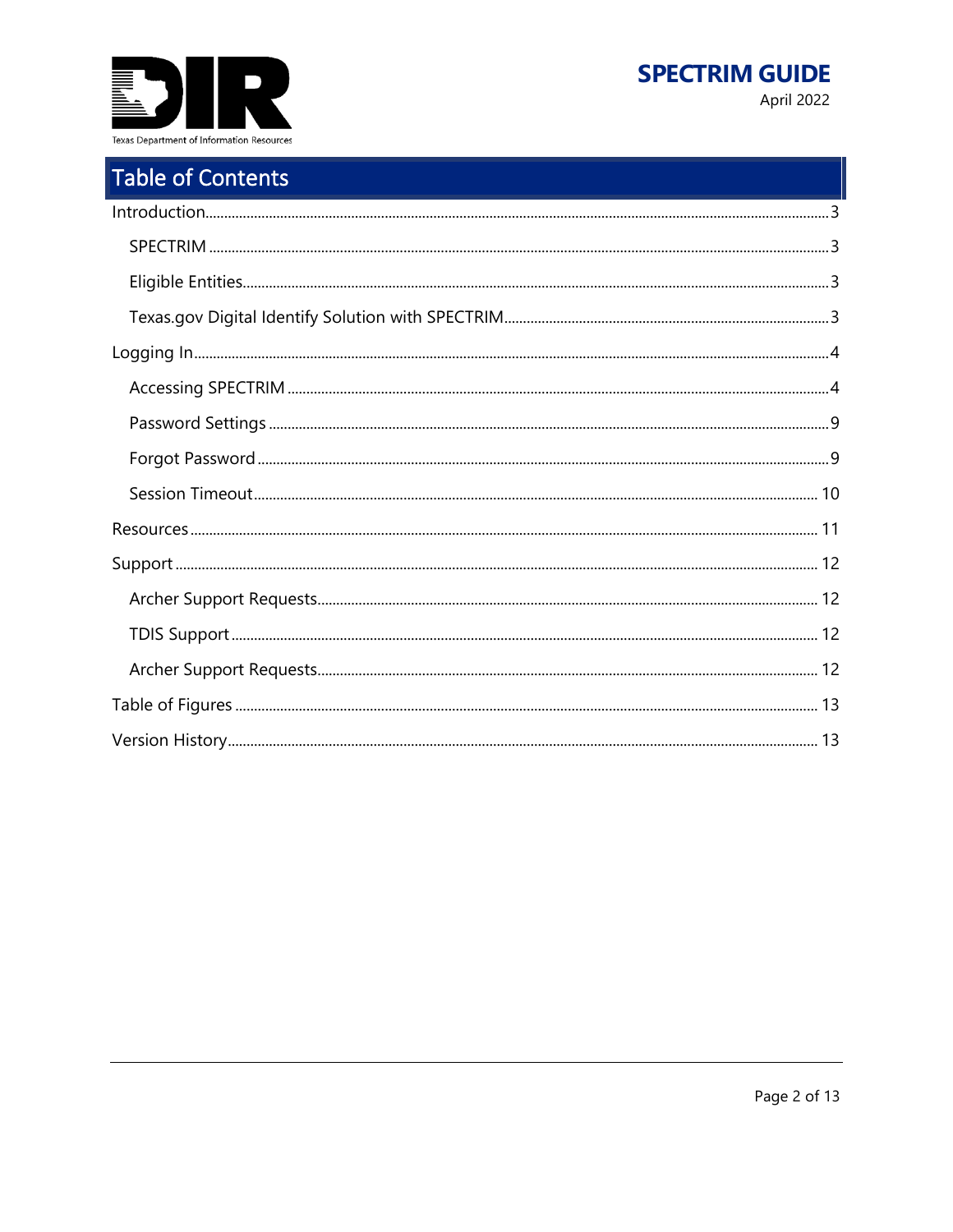

## <span id="page-2-0"></span>**Introduction**

#### <span id="page-2-1"></span>**SPECTRIM**

To help tie together the overall state security program, DIR has implemented a governance, risk, and compliance software tool available to all state agencies and institutions of higher education. The SPECTRIM portal provides tools for managing and reporting security incidents, conducting risk assessments, storing, and managing organizational policies, performing assessment and authorization (A&A) on information systems, templates for agency security planning activities, and more.

#### <span id="page-2-2"></span>**Eligible Entities**

The SPECTRIM portal is free for all Texas state agencies, public institutions of higher education, and public community colleges. There is no limit to the number of users each organization can have. 

To request an account, ask your agency's Information Security Officer (ISO) to open a support request in the portal or email [GRC@dir.texas.gov](mailto:GRC@dir.texas.gov) for further assistance.

#### <span id="page-2-3"></span>**Texas.gov Digital Identify Solution with SPECTRIM**

Texas.gov Digital Identity Solution (TDIS) allows authorized Texas government employees to access services and systems. TDIS utilizes multi-factor authentication (MFA), the requirement of more than one authentication factor for successful authentication. Logging in to SPECTRIM, through TDIS, leverages MFA to gain access.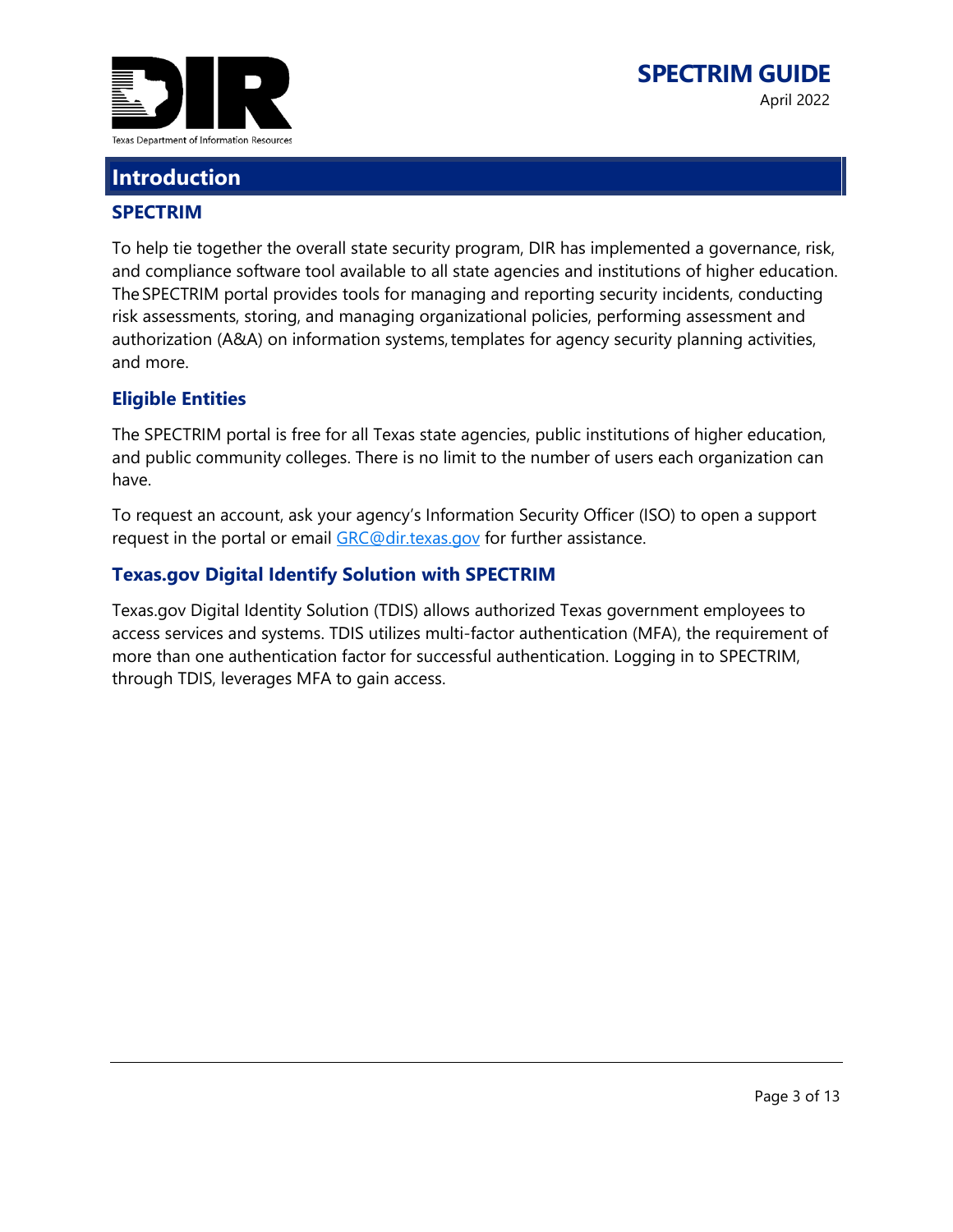



## <span id="page-3-0"></span>**Logging In**

#### <span id="page-3-1"></span>**Accessing SPECTRIM**

Gaining access into SPECTRIM will require users to authenticate through TDIS. Users will either be able to

- a) Start at the SPECTRIM login screen, in which they will then be re-directed to the TDIS login screen to complete authentication, then re-directed back to SPECTRIM
- b) Log into TDIS then launch the SPECTRIM application

#### **Logging into SPECTRIM**

1. If starting on the **SPECTRIM** login screen, select Single Sign On and click Login

| <b>Texas DIR SPECTRIM Portal</b>               |  |  |
|------------------------------------------------|--|--|
| <b>Questions? Contact</b><br>GRC@dir.texas.gov |  |  |
| SSO Authentication via TDIS<br>▼               |  |  |
| Remember my selection                          |  |  |
| Login                                          |  |  |
| <b>ARCHER</b>                                  |  |  |

#### <span id="page-3-2"></span>**Figure 1. SPECTRIM Login Screen**

- 3. Webpage will then redirect to the TDIS login
- 4. Complete login to TDIS
- 5. Webpage will then redirect to the SPECTRIM application upon successful login

#### **Logging into TDIS**

2.

- 1. Navigate to the **TDIS** login screen
- 2. Enter your work email and Texas.gov Digital Identity Solution password. If you forgot your password, click Forgot Password to set a new password.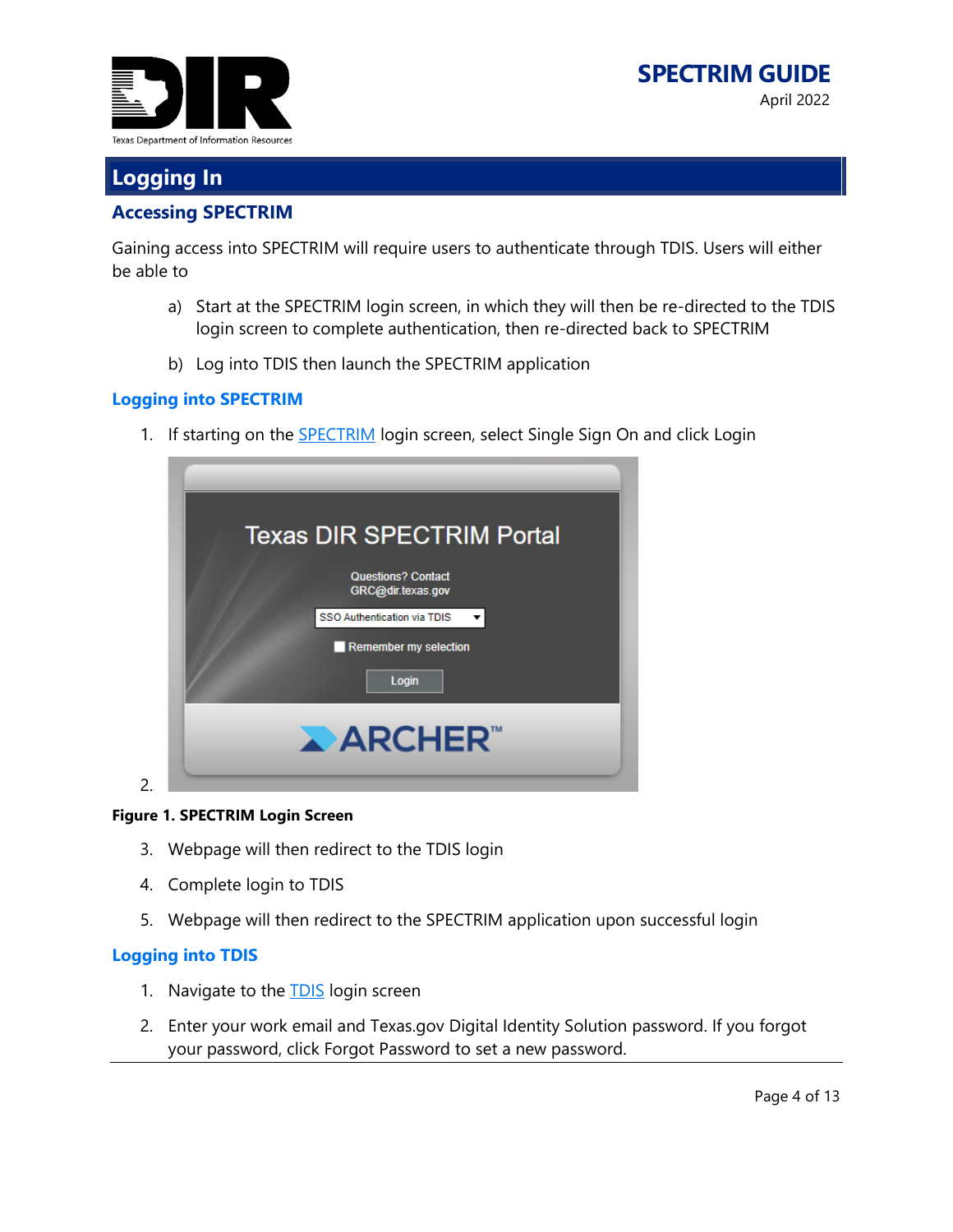

#### **SPECTRIM GUIDE** April 2022

#### <span id="page-4-0"></span>**Figure 2. TDIS Login**

7. You will then be prompted to verify your identity by providing a numeric, One-Time Passcode via your preferred MFA method. Options will vary depending on which MFA methods you've registered. Once you've made your MFA selection, click Select MFA Method.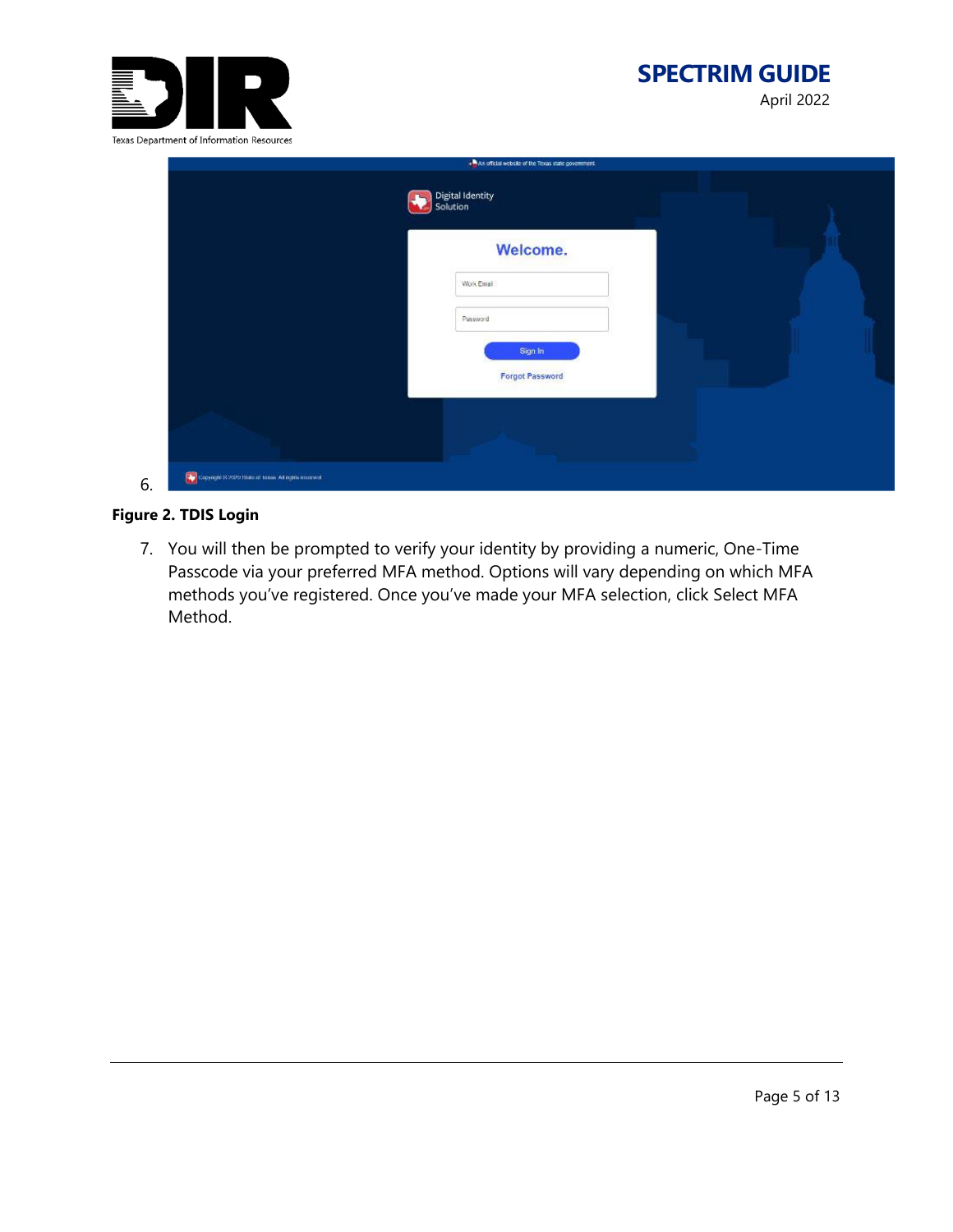

#### **SPECTRIM GUIDE** April 2022

|    | <b>Digital Identity</b><br>Solution               |
|----|---------------------------------------------------|
|    | <b>Please verify for security.</b>                |
|    | Where would you like your one-time passcode sent? |
|    | <b>EXEL'SMS me the code at *** *** 7308</b>       |
|    | Call me at *** *** 7308                           |
|    | Email me the code at *******ky@deloitte.com       |
|    | <b>Select MFA Method</b>                          |
| 8. |                                                   |

#### <span id="page-5-0"></span>**Figure 3. TDIS MFA options**

9. Next, enter the OTP into the One-Time Passcode field. Click Submit to proceed. Please note, this passcode expires in five minutes. If you cannot locate the passcode, if doesn't arrive, or expires before it is entered, you may request a new OTP to be sent by clicking Resend Passcode.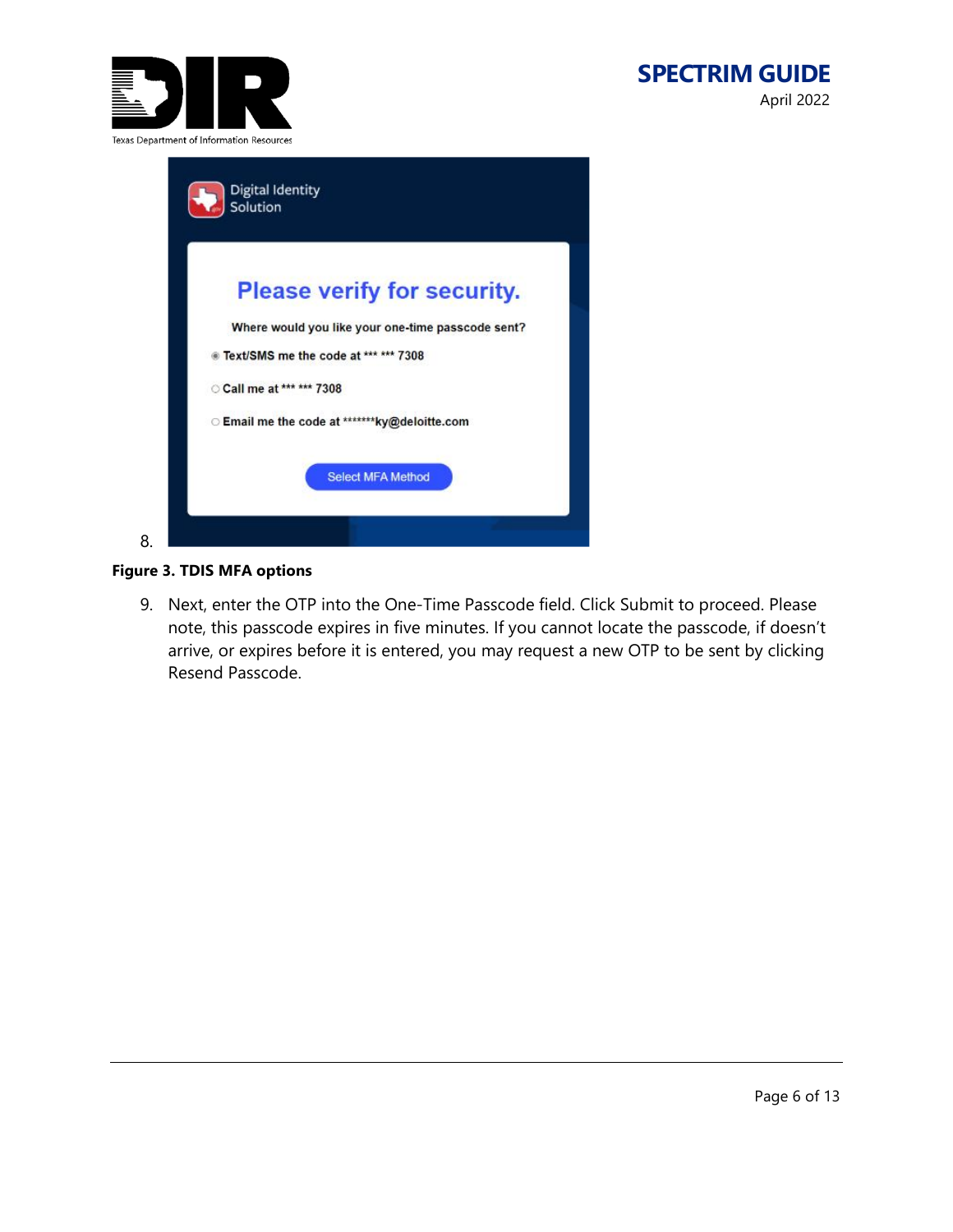

|     | Digital Identity<br>Solution                                                    |  |
|-----|---------------------------------------------------------------------------------|--|
|     | Please enter your passcode.<br>A six-digit number has been sent to *** *** 7308 |  |
|     | One Time Passcode                                                               |  |
|     | <b>Submit</b><br><b>Resend Passcode</b>                                         |  |
| 10. |                                                                                 |  |

<span id="page-6-0"></span>

- 11. After you verify your identity with this passcode, you will gain access to your dashboard.
- 12. Locate the My Agencies section of the Employee Dashboard. Here you will see a list of organizations for which you have access. Click on your desired organization to navigate to the associated application.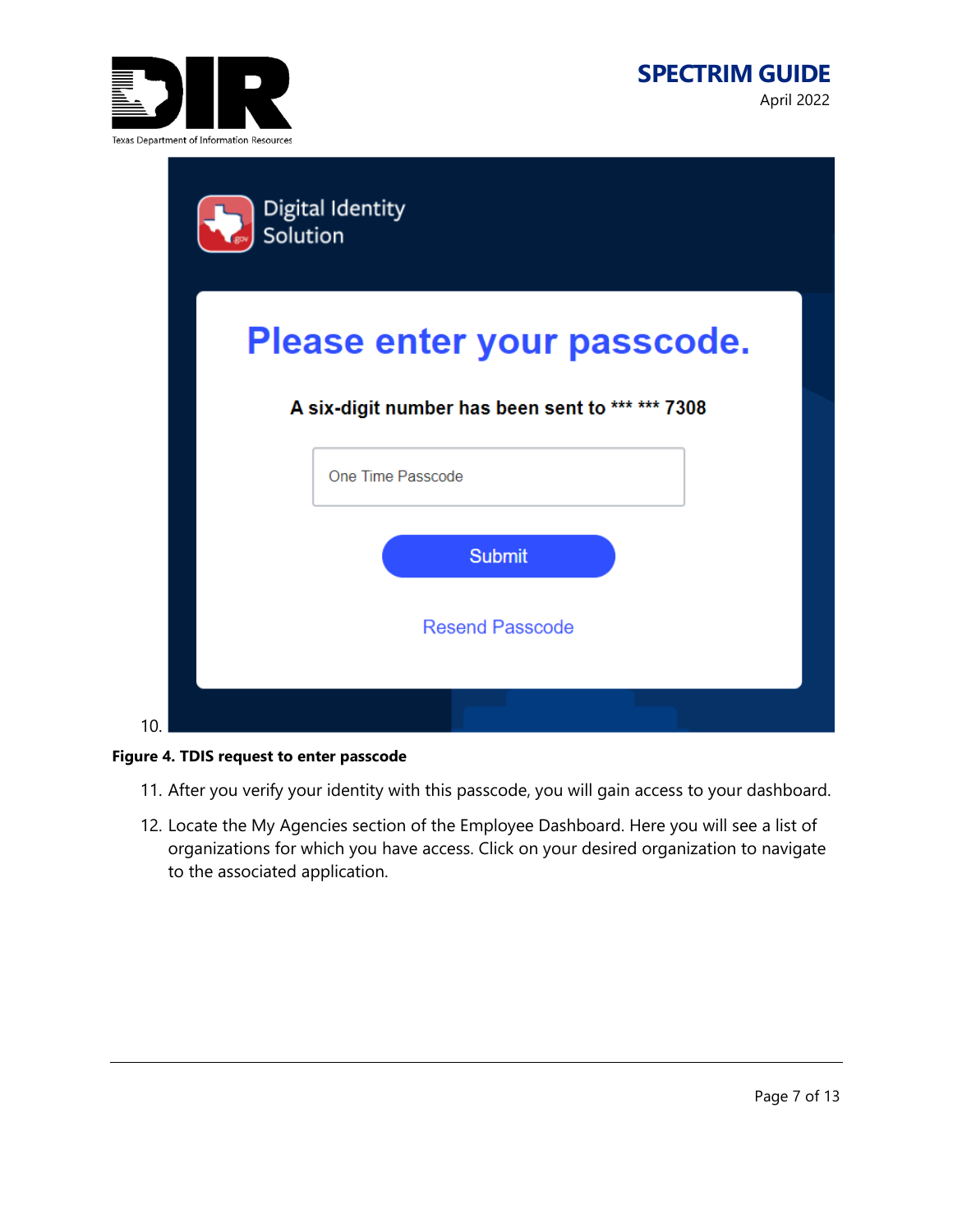





#### <span id="page-7-0"></span>**Figure 5. The DIR tile is listed under My Agencies**

14. After clicking Launch, you will encounter a pop-up notifying you that you are leaving the TDIS Portal and being redirected to an external state organization site. Please click "Ok, let's go" to proceed. The application will then open in a new tab. From here, you may directly access your application without logging in again.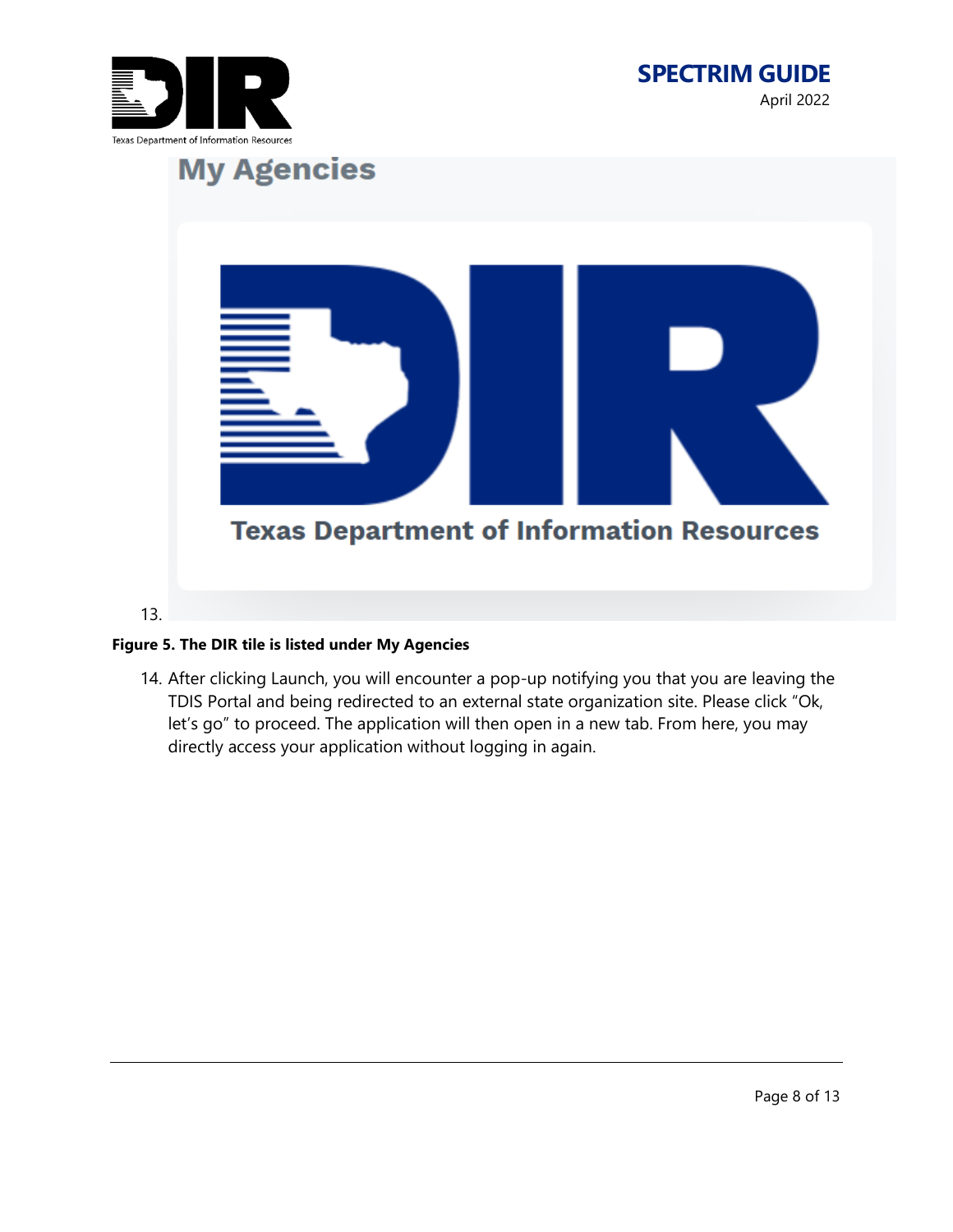

# **SPECTRIM GUIDE**

April 2022



**Figure 6. TDIS message when accessing an external website**

#### <span id="page-8-2"></span><span id="page-8-0"></span>**Password Settings**

A user's password will be the same password used through the Single Sign-On process for SPECTRIM. The password expiration timeframe is 60 days. Users will receive a notification via email from no-reply@myaccess.dir.texas.gov to reset their password one week before password expiration and will also be notified on the TDIS Portal login page with an error message when their password has expired.

Secure password requirements:

- A minimum of 8 characters.
- At least 1 lower-case character.
- At least 1 upper-case character.
- At least 1 number.
- No whitespace/blanks
- At least 1 special character from this set: . [ @ ! # \$ ^ & + = ] ( \_ ) { }

#### <span id="page-8-1"></span>**Forgot Password**

A user's password will be the same password used through the Single Sign-On process for SPECTRIM. Users can make the following User Profile changes for their account: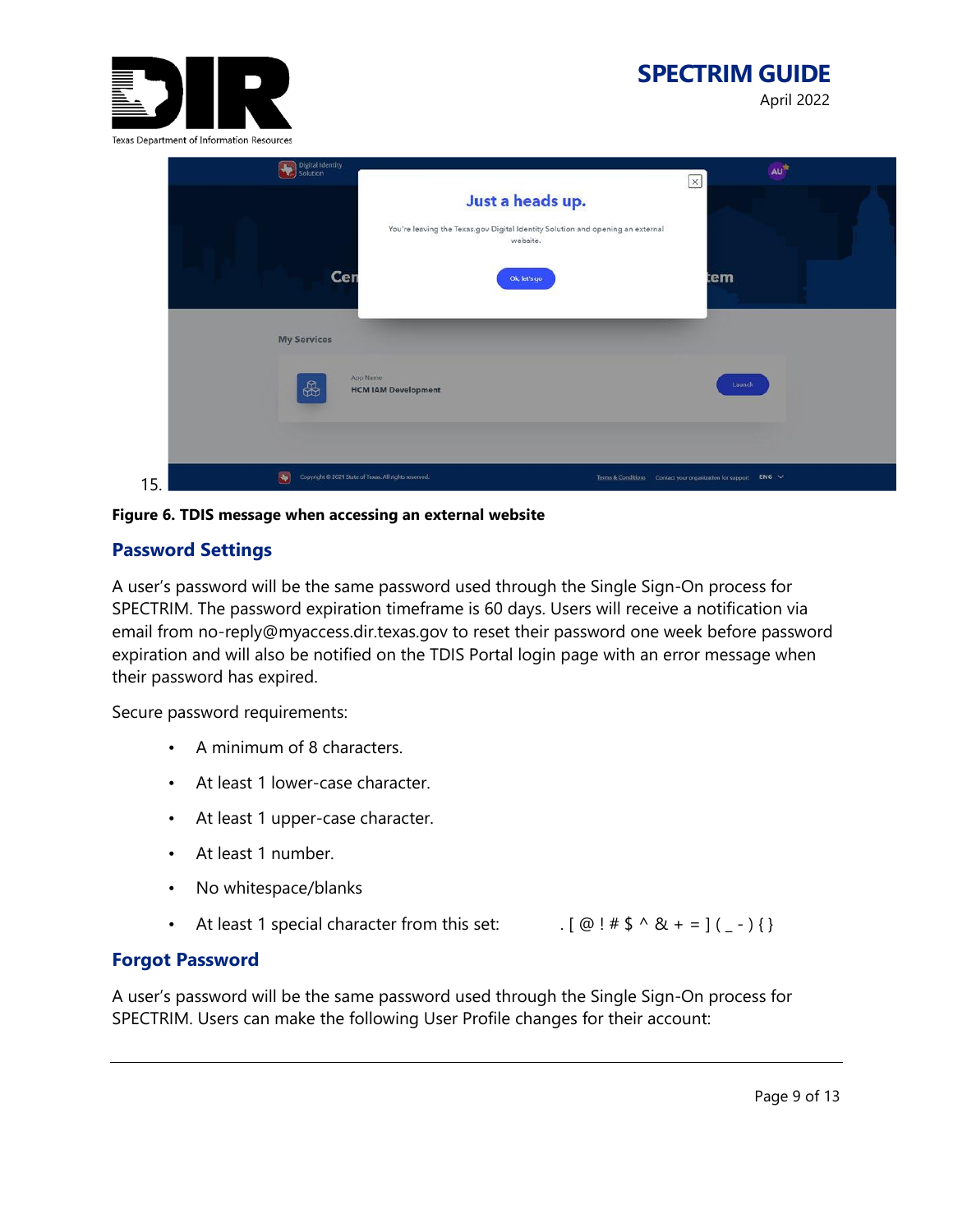

- Forgot Password on the Texas.gov Digital Identity Solution Portal Login page.
- Change Password in Texas.gov Digital Identity Solution Portal Account Settings.
- Profile credentials (mobile phone number and security questions) in Texas.gov Digital Identity Solution Portal Account Settings.

#### <span id="page-9-0"></span>**Session Timeout**

- The session inactivity timeout is set to 4 hours.
- The maximum amount of time for a session is set to timeout at 8 hours.

**NOTE:** An on-screen notification will appear 2 minutes before TDIS Portal session will expire due to inactivity. The user will receive this notification 3 hours and 58 minutes into their session. Being logged out of the TDIS portal will not log you out of SPECTRIM. However, if your SPECTRIM session is inactive for 4 hours, your SPECTRIM session will then log you out.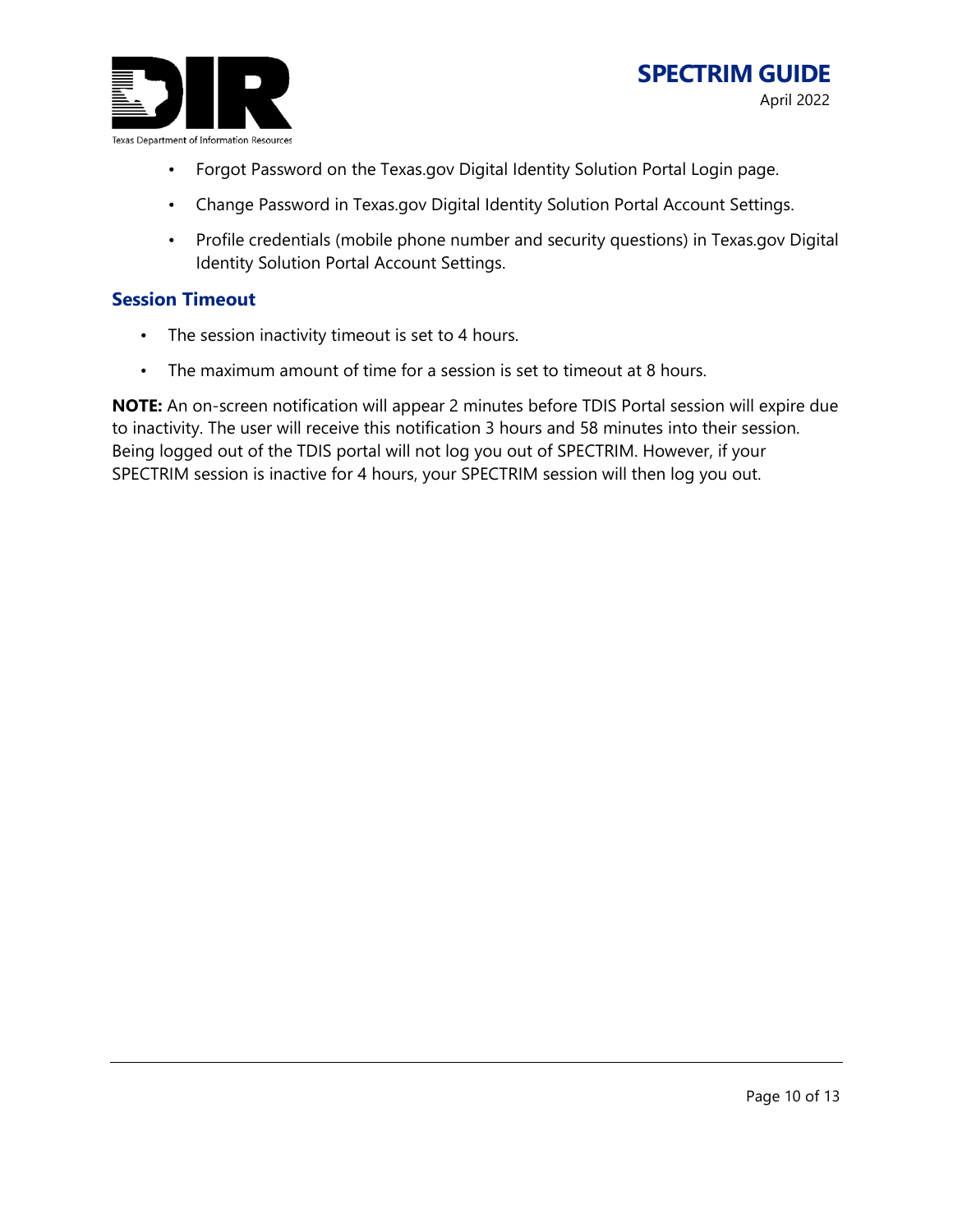

#### <span id="page-10-0"></span>**Resources**

#### **Texas.gov Digital Identity Solution Portal Login**

<https://myaccess.texas.gov/portal/>

#### **SPECTRIM Portal Login**

#### <https://dir.archer.rsa.com/>

#### **Statewide Portal for Enterprise Cybersecurity Threat, Risk, and Incident Management (SPECTRIM) Webpage**

[https://dir.texas.gov/information-security/cybersecurity-incident-management-and](https://dir.texas.gov/information-security/cybersecurity-incident-management-and-reporting/statewide-portal-enterprise?id=136)[reporting/statewide-portal-enterprise?id=136](https://dir.texas.gov/information-security/cybersecurity-incident-management-and-reporting/statewide-portal-enterprise?id=136)

#### **DSTS Portal (ServiceNow) – Report an Incident**

[https://dirsharedservices.service](https://dirsharedservices.service-now.com/sp?id=sc_category&catalog_id=e0d08b13c3330100c8b837659bba8fb4)[now.com/sp?id=sc\\_category&catalog\\_id=e0d08b13c3330100c8b837659bba8fb4](https://dirsharedservices.service-now.com/sp?id=sc_category&catalog_id=e0d08b13c3330100c8b837659bba8fb4)

#### **TDIS: User Guides (DSTS Portal)**

[https://dirsharedservices.service](https://dirsharedservices.service-now.com/sp?id=managed_docsv1&path=13539c551be02c90e933cbff1d4bcb25)[now.com/sp?id=managed\\_docsv1&path=13539c551be02c90e933cbff1d4bcb25](https://dirsharedservices.service-now.com/sp?id=managed_docsv1&path=13539c551be02c90e933cbff1d4bcb25)

#### **TDIS: Admin Guides (DSTS Portal)**

[https://dirsharedservices.service](https://dirsharedservices.service-now.com/sp?id=managed_docsv1&path=13539c551be02c90e933cbff1d4bcb25)[now.com/sp?id=managed\\_docsv1&path=13539c551be02c90e933cbff1d4bcb25](https://dirsharedservices.service-now.com/sp?id=managed_docsv1&path=13539c551be02c90e933cbff1d4bcb25)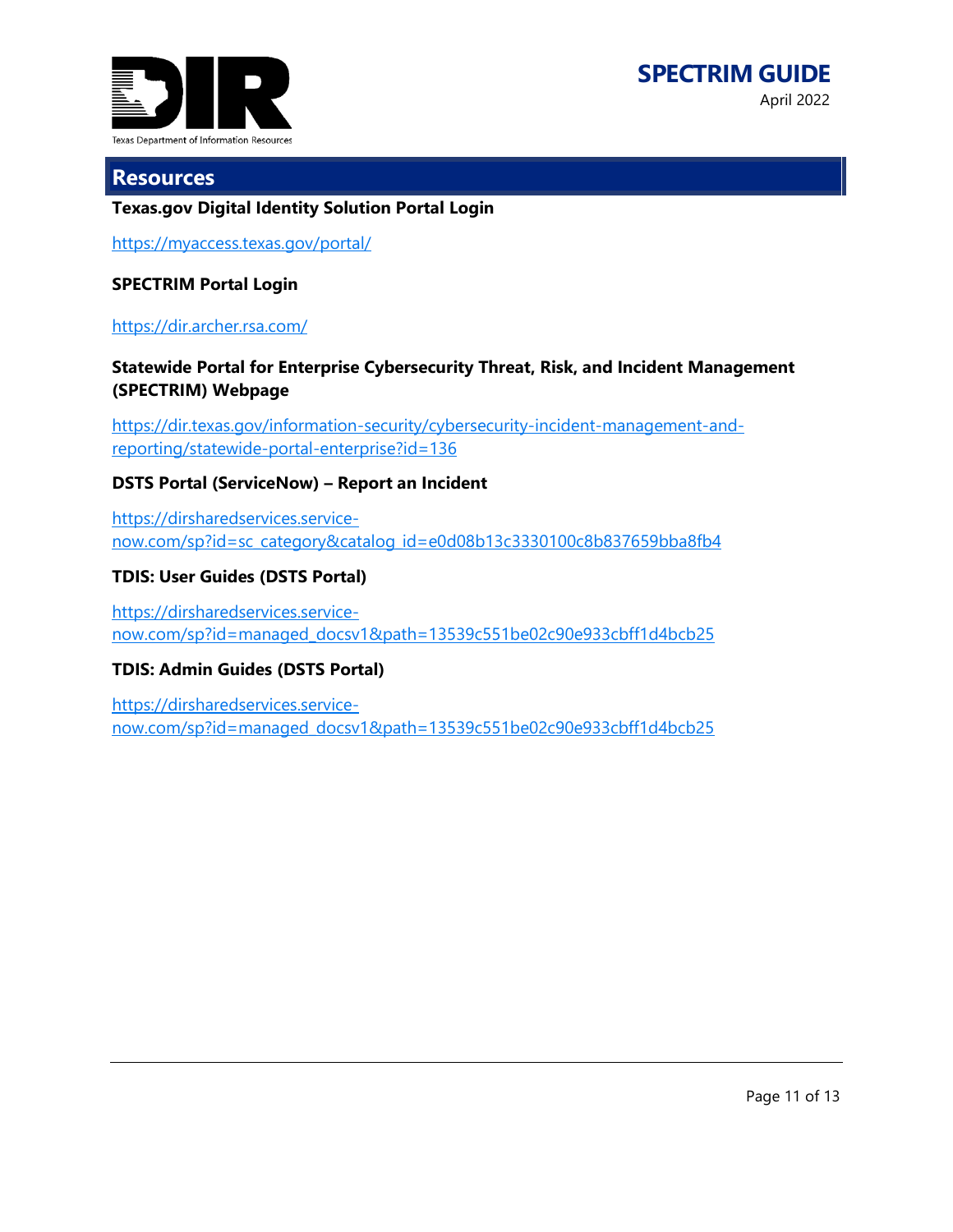

### <span id="page-11-0"></span>**Support**

#### <span id="page-11-1"></span>**Archer Support Requests**

For SPECTRIM technical assistance submit a Support Request within the SPECTRIM portal or contact [GRC@dir.texas.gov.](mailto:GRC@dir.texas.gov)

#### <span id="page-11-2"></span>**TDIS Support**

If you experience a technical issue and are unable to resolve the issue, please contact the Shared Technology Services (STS) Help Desk, who will route the issue to the Level 4 Texas.gov Admin.

If it is a critical or high priority issue (P1 or P2), you should call the STS Help Desk immediately: (1-877-767-0656).

If the issue is non-critical or non-high priority (P3 or P4), you should contact the STS Help Desk via submitting an incident on the STS ServiceNow Portal [Report an Incident](https://dirsharedservices.service-now.com/sp?id=sc_cat_item&sys_id=3f1dd0320a0a0b99000a53f7604a2ef9) page, use the [chat](https://capgemini-us.prod.amelia.com/Amelia/ui/sot/chat?txt=Just%20a%20momentxXcommaXx%20we%20are%20launching%20your%20Virtual%20Assistant&as=stateoftexasSAMLprod&domainCode=sot_en_itsd&hint=Type%20your%20message%20here&language=en&embed=iframe&txtClr=FFFFFF&ldrBg=003951) feature on the **STS ServiceNow Portal** website, or send an incident report by email.

| <b>STS Helpdesk Contact Methods</b> | <b>Contact Information</b>               |
|-------------------------------------|------------------------------------------|
| Phone                               | 1-877-767-0656 (for P1 or P2 issues)     |
| Chat                                | Visit the STS ServiceNow Portal website. |
| --<br>.                             |                                          |

<span id="page-11-4"></span>**Figure 7. STS Contact Table**

#### <span id="page-11-3"></span>**Archer Support Requests**

For SPECTRIM technical assistance submit a Support Request within the SPECTRIM portal or contact [GRC@dir.texas.gov.](mailto:GRC@dir.texas.gov)